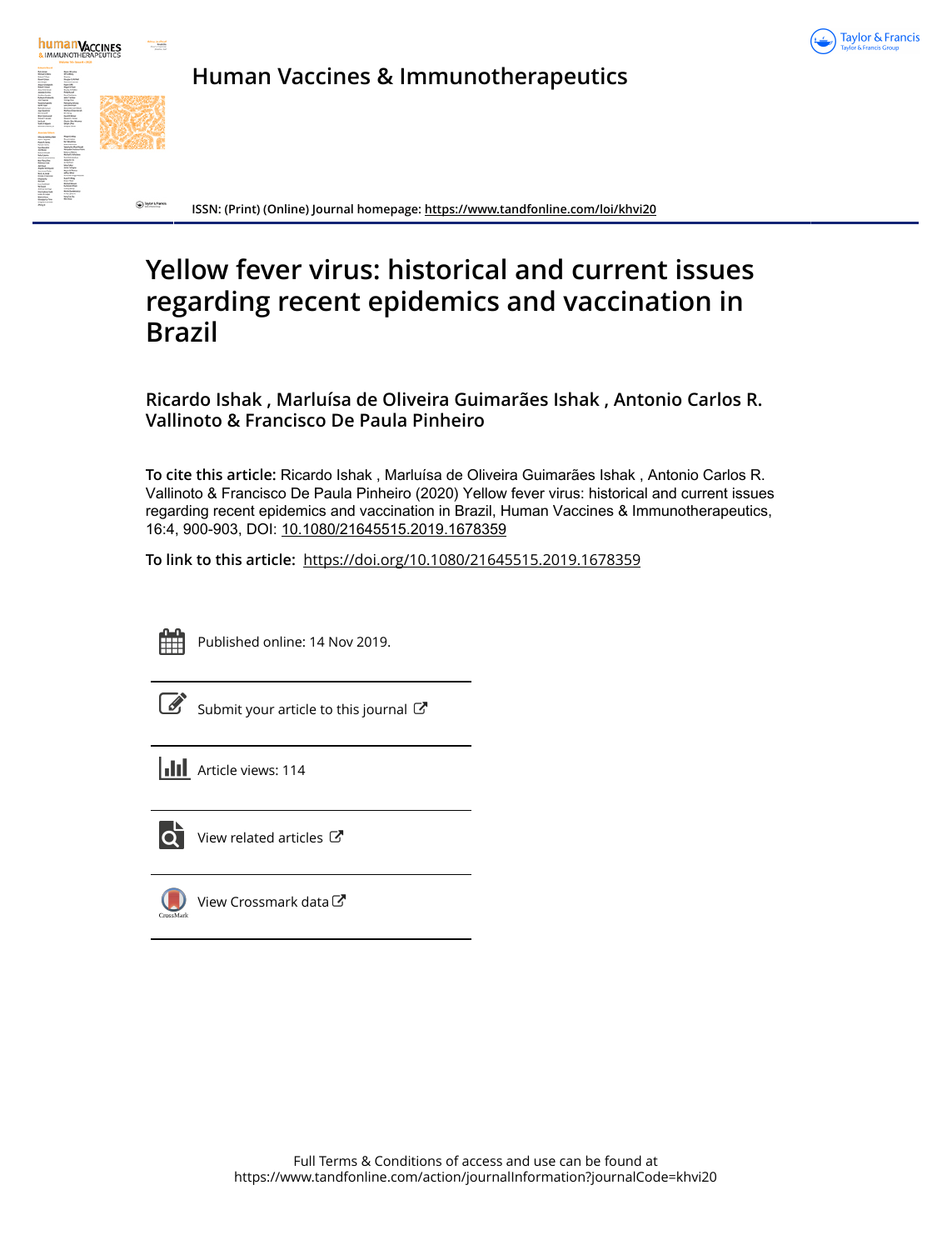#### COMMENTARY

Check for updates

Taylor & Francis Taylor & Francis Group

# Yellow fever virus: historical and current issues regarding recent epidemics and vaccination in Brazil

Ricard[o](http://orcid.org/0000-0003-1135-6507) Ish[a](#page-1-0)k<sup>a</sup>, Marluísa de Oliveira Guimarães Ishak<sup>a</sup>, Antonio Carlos R. Vallinoto **D**ª, and Francisco De Paula Pinheiro<sup>a,b</sup>

<span id="page-1-0"></span>aVirus Laboratory, Institute of Biological Sciences, Federal University of Para, Belem, Brazil; <sup>b</sup>Arbovirology and Hemorrhagic Fevers Department, Institute Evandro Chagas, Ananindeua, Brazil

#### ABSTRACT

Yellow fever has been recently described in nonurban areas of Brazil despite 80 years of commercial vaccine use. Although the disease does not spread fear in the general population as it did in the past, yellow fever virus continues to cause many cases of severe disease. Persistence of the virus in the host is a new mechanism to be considered in the pathology of the disease. Immunization with a fractional dose of vaccine during emergency situations needs to be evaluated for antibody duration, and new and improved vaccines should be considered.

#### ARTICLE HISTORY

Received 10 August 2019 Revised 11 September 2019 Accepted 4 October 2019

**KEYWORDS** Yellow fever virus; YF vaccine; YFV persistence

## Introduction

To discuss Yellow fever (YF), it is necessary to understand the history of yellow fever virus (YFV) during the last 150 years, both worldwide and in Brazil. YFV is a member of the family Flaviviridae, an important group of viruses with members that are transmitted by several species of arthropods to animals and men and whose transmission puts them into the arbovirus subgroup. The clinical epidemiology of arboviruses has been studied since the early 1900s and has contributed greatly to US health policy in terms of the dangers of tropical diseases, thus affecting the travel of citizens and the deployment of armed forces.<sup>[1](#page-3-0)</sup> In 1951, the Rockefeller Foundation started significant financial support for a collaborative program in search of new arboviruses that were identified in laboratories in Egypt (Cairo), India (Poona), Trinidad (Port of Spain), Brazil (Belem), South Africa (Johannesburg), Colombia (Cali) and Nigeria (Ibadan).

#### <span id="page-1-1"></span>Historical and updated points

<span id="page-1-5"></span><span id="page-1-3"></span><span id="page-1-2"></span>The transmission of diseases was first believed to occur mainly from person to person; in 1878, Patrick Mason suggested a novel route for the transmission of Wuchereria bancrofti by insect bites. $2$  Later, there were some indications that  $YF$  could also be transmitted by insects,  $3-5$  $3-5$  which led a team headed by Walter Reed, <sup>[6,](#page-3-4)[7](#page-3-5)</sup> a medical doctor who was a colonel in the USA Army, to describe the role of Stegomyia (the Aedes denomination then) in the transmission of the then unknown infectious agent etiologically associated with the disease. The knowledge of virus transmission changed the history and epidemiology of yellow fever; for instance, William Gorgas improved the working conditions at the end the construction of the Panama Canal by eliminating the mosquito, and the

<span id="page-1-4"></span>disease was controlled in urban areas, including Havana, New York, London and Rio de Janeiro.<sup>5</sup>

YFV is one of the historical examples of a vaccine that was prepared without truly knowing the exact nature of the infectious agent involved. Smallpox and rabies viruses are the most significant and representative examples of this approach. The initial contents of the vaccines prepared by Jenner (and before him) and Pasteur were completely unknown, but both resulted in tremendous benefits to humanity. The YFV vaccine was not very different. Virology was then a new science included as part of microbiology, and the biological properties of viruses were not sufficiently characterized to fully understand their interaction with the human host. During these uncertain times, the Asibi strain (named after the young man from whom the virus was recovered) was isolated, and soon after, the development of 17DD, a live attenuated strain, was used for the immunization of susceptible human populations around the world.<sup>8</sup>

<span id="page-1-7"></span><span id="page-1-6"></span>With the establishment of vector control and vaccines, two important prophylactic measures, the number of cases of yellow fever were strongly diminished all over the world over a few decades. The intriguing fact that new cases continued to arise led to the discovery in Brazil that YFV could also be transmitted by sylvatic arthropods<sup>9</sup> of the genus Haemagogus and Sabethes in a life cycle naturally maintained with vertebrate hosts (particularly monkeys). The transmission to humans, when it occurred, was conventionally called nonurban yellow fever (or forest, sylvatic and other denominations). It is relevant, however, to mention that the clinical disease in nonurban yellow fever cases is not different from that of cases occurring in urban areas.

The sylvatic cycle of YFV brought a new understanding of the epidemiology of the virus such that it would be impossible to eradicate the virus and its disease, although prevention and control would be feasible with the application of few preventive steps, of which vaccination is a crucial one. The eradica-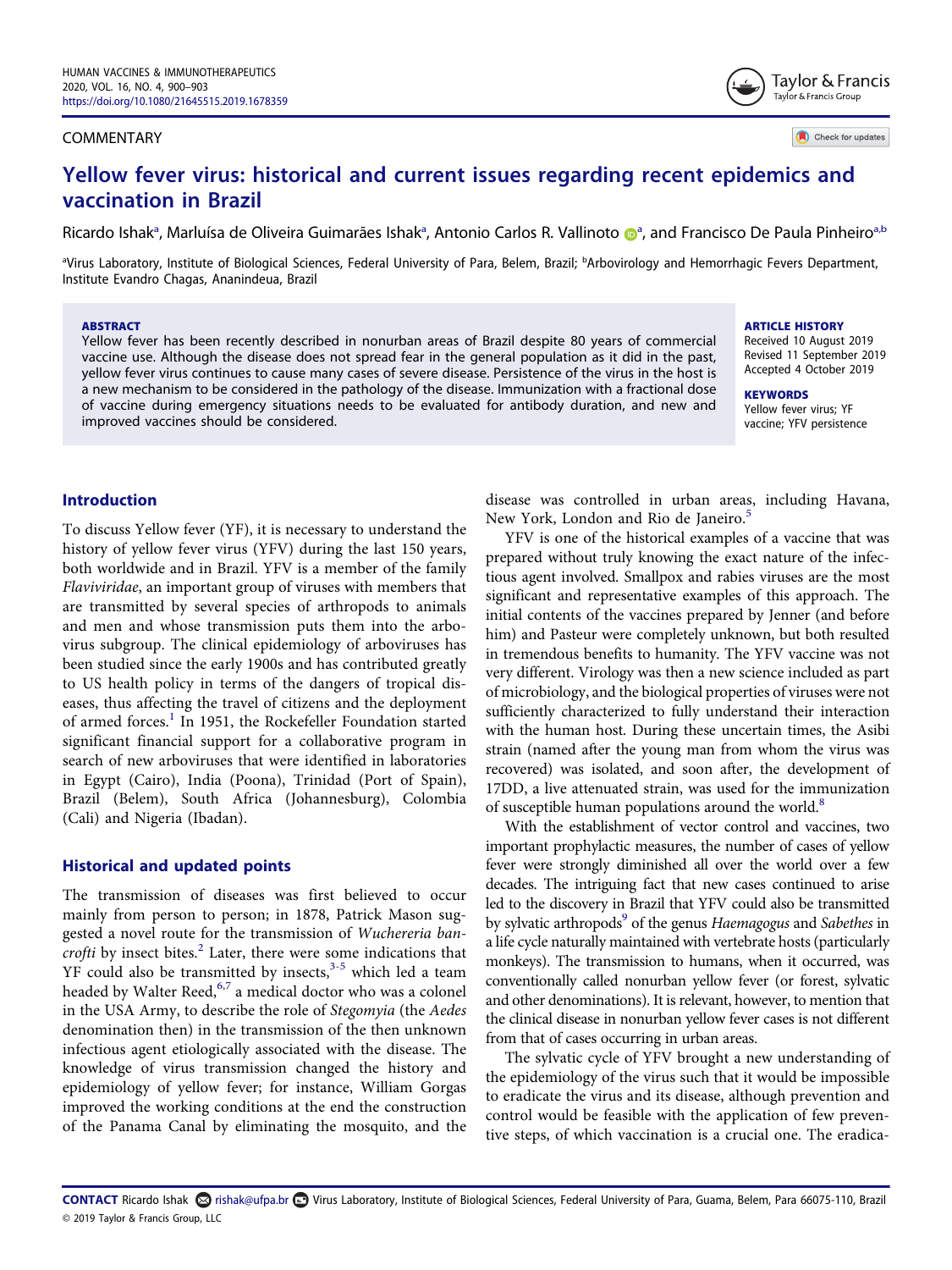<span id="page-2-0"></span>tion of YF in urban areas was once believed to be dependent on the elimination of *Aedes aegypti* in the Americas,<sup>[10](#page-3-8)</sup> but it was soon understood that this was a difficult goal to reach.<sup>1</sup> Vaccination campaigns were strongly promoted, and in Brazil, YFV was successfully controlled in every geographical area of the country, including urban and nonurban areas, where the vaccination procedure was effectively used as the major component to control virus spread.

<span id="page-2-1"></span>Millions of people have been vaccinated around the world since the late 1930s, and the YFV vaccine was considered to be one of the safest produced by far. The benefits of the YFV vaccine for humans outweighed any of the possible complications related to its administration. A few years ago, following one of the dozens of prior major vaccination campaigns, there were a few reports of severe adverse reactions, including hepatic failure and death.<sup>[11](#page-3-9)[-13](#page-3-10)</sup> This was a major point that brought the Brazilian Ministry of Health's successful intervention, which had been maintained for decades to control the disease, to a halt. The suggestion of mass vaccination was immediately rejected, which led to a considerable setback in the protection of the majority of the population at risk in the present epidemics.

There are side effects following vaccination with the YFV vaccine. However, these are generally not serious. Vaccines, in general, have very favorable benefit-to-risk ratios, and the YFV vaccine, in particular, delivers the benefit of protection against a serious disease that weighs very positively relative to the risk of YFV vaccination side effects.

Some essential decisions need to be made regarding the YFV vaccine. Academic information has been forwarded, but it has sometimes been ignored or has taken too long to be put into practical use, as considered in the following examples. Until the 1990s, there was an intense search to improve the maintenance of vaccine infectivity for longer periods of transportation and delivery to humans in remote areas, even in the absence of an appropriate cold chain. The high temperatures of the tropics and difficulties in delivering the vaccine in forests and other geographical areas with difficult access continue to defy technical improvements. Everywhere in Brazil, it was common to see flasks with a large number of unused doses discarded at the end of a day's work. By the 1980s, vaccine manufacturers started to deliver vials with a smaller number of doses during nonepidemic times, a simple procedure that avoided wasting thousands of unused doses. The previous rationale for vaccine disposal was the loss of infective potential to immunize, but experiments showed that the vaccine virus was still viable for at least twice the recommended time after opening the vial. $^{14}$  $^{14}$  $^{14}$ 

<span id="page-2-5"></span><span id="page-2-4"></span><span id="page-2-2"></span>In 1943, there was an initial publication indicating YFV persistence in experimentally infected nonhuman primate hosts.<sup>[15](#page-3-12)</sup> Two decades later, the persistence of YFV neutralizing antibodies was demonstrated in the sera of persons who had received a single dose of 17DD vaccine 17 years prior.<sup>[16](#page-3-13)</sup> Subsequently, three important pieces of information were produced, $17-19$  $17-19$  which showed that a single immunization with the YFV vaccine was sufficient to elicit antibodies for a minimum duration of 40 to 50 years. In

<span id="page-2-6"></span>2013, the WHO changed and adjusted their recommendations regarding YFV vaccination and requirements for international travel.<sup>[20,](#page-4-1)[21](#page-4-2)</sup> It is possible that the change was more a consequence of facing the actual shortage of vaccine production worldwide than the acceptance of the academic data. The timeline shows that more rapid decisions need to be made with regard to the YFV vaccine.

<span id="page-2-7"></span>Contrary to the times of Jenner, Pasteur and Theiler, today, biological information on viruses and YFV is well known. The YF virus is a member of a family in which several other human pathogens are included, such as the arboviruses dengue and Zika viruses and the non-arbovirus hepatitis C (HCV). HCV is able to persist in some infected human hosts, causing a long incubation period of severe diseases, including cirrhosis and liver cancer.<sup>[22,](#page-4-3)[23](#page-4-4)</sup> An array of severe diseases are still being described from the recent epidemic of Zika virus in Brazil; this is probably a consequence of the persistence of the virus in the infected host. As RNA viruses, the members of the Flaviviridae family (HCV for instance) do not integrate their nucleic acid in the same way as viruses in the Retroviridae family (HIV, HTLV). They are probably maintained in the host for a long period at low levels of replication before an outburst of virus replication leads to late clinical manifestations. It is reasonable to consider that YFV and the 17DD strain also maintain persistence in the host for a long period of time. This would certainly explain the late recovery of YFV from the brain tissue of infected asymptomatic nonhuman primates $15$  and the more recent recovery of YF viral RNA from the urine of vaccinees for a period of six months following vaccination.<sup>[24](#page-4-5)</sup> These are both strong and important pieces of information supporting the remarkably long duration of virus and antibody presence and antibodies, most likely because of persistent infection and continuous antibody production. The consequences of YFV persistence have never been clearly studied and deserve some attention in future research.

<span id="page-2-9"></span><span id="page-2-8"></span><span id="page-2-3"></span>The current approach to administer one-fifth of the usual dose of the vaccine to immunize persons during emergency epidemic situations due to a vaccine shortage is still not a regular procedure, despite the successful results obtained.<sup>[25](#page-4-6)-[28](#page-4-7)</sup> Two issues are raised. Vaccines are produced and released for general use with a minimum antigen load sufficient to immunize the recipients. If one considers that the present vaccine has a substantial unnecessary load of antigen, it is reasonable to infer that public resources for vaccine production could be saved. Second, the regular YFV vaccine confers lifelong immunity, and the reduced-dose vaccine promotes at least eight years of immunity. Indeed, both vaccines should work equally. It may be more realistically stated that the observation period postvaccination with the reduced-dose vaccine is still under evaluation to determine the actual duration of antibodies. Indeed, we should expect that the fractionated vaccine will also confer lifelong immunization as long as the vaccine maintains a minimum dose of the antigen, as recommended by the WHO.<sup>29</sup>

Recommendations for a human vaccine rely upon strong scientific data; however, so far, this has not been the case. If the vaccine elicits a response with a reduced dose, it would be reasonable to think that it is also lifelong. The eliciting virus is the same. However, this has not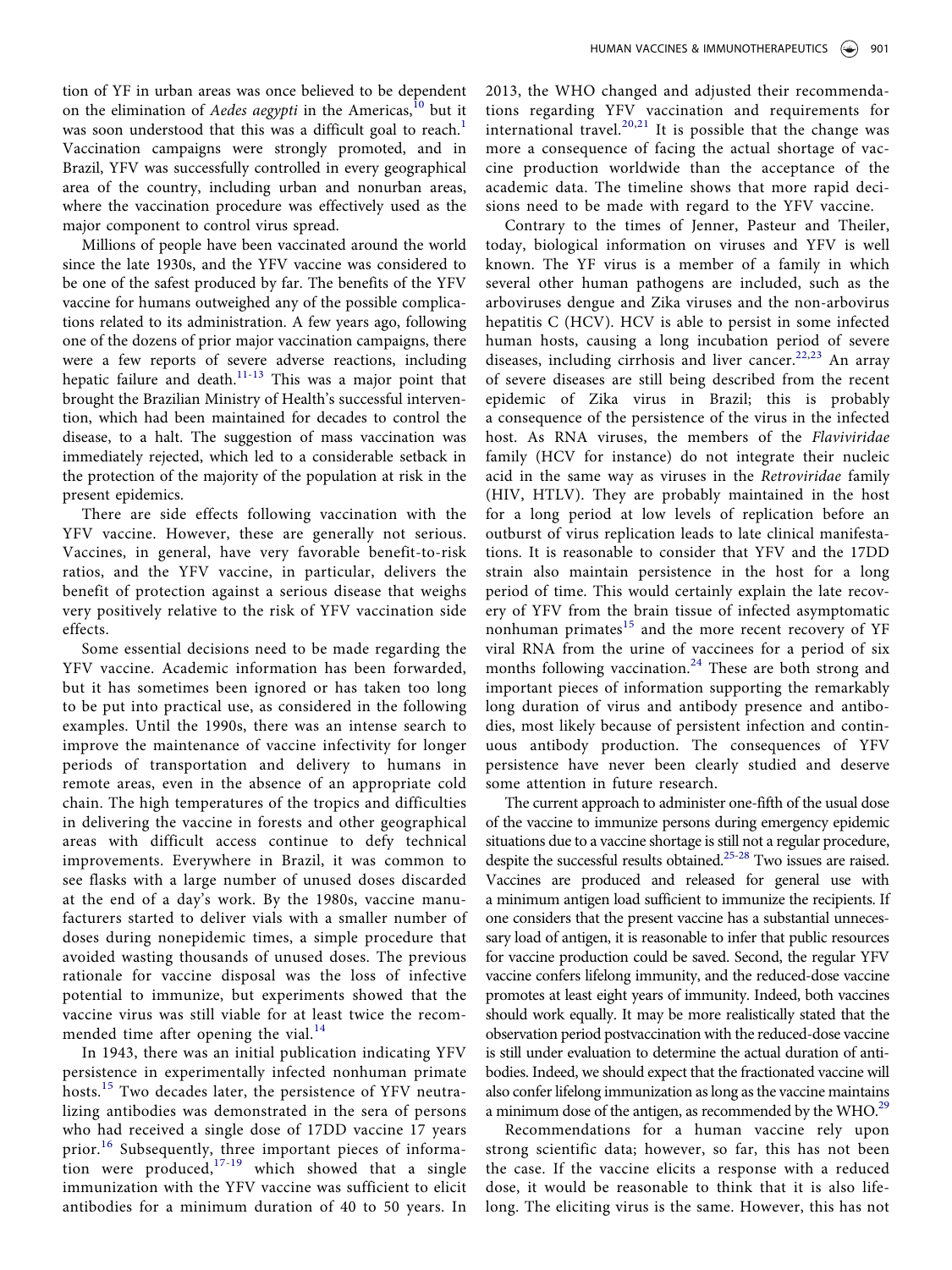#### <span id="page-3-15"></span>Box 1. Areas of focus for a future YFV vaccine.

- Are there any new vaccines available currently for testing in humans?
- Are the currently available YFV vaccines still capable of inducing lifelong antibodies? Is it necessary to repeat such experiments?
- What number of persons with antibodies is currently enough to confer herd immunity to the general population in all geographical areas of the country?
- Is a second immunization of the YFV vaccine necessary to confer herd immunity? Is a second immunization free from severe complication risk similar to what has been reported previously?
- How should rapid tests for counselling persons who will be at risk and are not sure of their immunological status be prepared, and is this population in need of an additional immunization?
- Are the available reduced-minimum-dose vaccines capable of producing long-lasting antibodies in the same fashion as the regular vaccine?
- Does YFV persist in the host in the same fashion as HCV?
- Is (are) there any disease consequence(s) associated with YFV persistence?
- Is a new approach for vaccine production needed? Who will fund the research for the new vaccine? Is there any manufacturer ready to go ahead with the production of a vaccine that will be mainly directed toward poor populations in the tropics?

been clearly stated to the general population; it has also not been clearly stated that the reduced-dose vaccine is still under study, but it elicits antibodies that persist for at least eight years. Communication is a key factor when attempting to convince people to adhere to mass vaccination campaigns in the current era. $30$ 

#### <span id="page-3-16"></span>**Conclusions**

Presently, there is no "new YFV vaccine" for human use. Efforts, however, are underway to achieve this goal. It will take considerable time to obtain an immunogenic YFV vaccine that is as safe as the present one. At this time, it is certainly unacceptable to postpone the prevention of YF with the currently available vaccines. All the existing information refers to a preparation that did not substantially change since the vaccine was developed by Theiler and Smith in  $1937.8$  $1937.8$  The attached [\(Box 1](#page-3-15)) lists some points for discussion regarding possible financial research support for the development of a new immunogenic and safe YFV vaccine for human use that can be produced at low cost.

In the meantime, it is proposed that the YFV vaccine should be promoted for use in the country as a whole and should continue to be part of the National Immunization Plan (NIP) in Brazil, with coverage extended to all children. The development of a future oral transgenic food vaccine for nonhuman primate use should also be considered in view of the role nonhuman primates play in the maintenance of the YFV cycle in the jungle.

#### Disclosure of potential conflicts of interest

No potential conflicts of interest were disclosed.

### **ORCID**

Antonio Carlos R. Vallinoto Dhttp://orcid.org/0000-0003-1135-6507

#### References

- <span id="page-3-0"></span>1. Downs WG. The Rockefeller Foundation virus program: 1951–1971 with update to 1981. Annu Rev Med. [1982](#page-1-1);33:1–29. doi[:10.1146/](http://dx.doi.org/10.1146/annurev.me.33.020182.000245) [annurev.me.33.020182.000245](http://dx.doi.org/10.1146/annurev.me.33.020182.000245).
- <span id="page-3-1"></span>2. Downs WG. Arboviruses. In: Evans AS editor. Viral infections of humans. 2nd. New York, USA: Plenum Medical Book Company; [1982.](#page-1-2) p. 95–126.
- <span id="page-3-2"></span>3. Finlay C. El mosquito hipoteticamente considerado como agente de transmission de la febre amarilla. An Acad Cienc Medicas Habana. [1881;](#page-1-3)18:147–69.
- 4. Nott JC. Yellow fever contrasted to bilious fever reasons to believe it a disease sui generis – its mode of propagation – remote cause – probable insect or animalcular origin, etc. New Orleans Med Surg J. 1848;4:563–601.
- <span id="page-3-3"></span>5. Warren AJ. Landmarks in the conquest of yellow fever. In: Strode GK, editor. Yellow fever. New York, USA: McGraw Hill; [1951](#page-1-4). p. 1–37.
- <span id="page-3-4"></span>6. Reed W, Carroll J, Agramonte A. The etiology of yellow fever: a preliminary note. Philadelphia Med J. [1900](#page-1-5);6:790–96.
- <span id="page-3-5"></span>7. Reed W, Carroll J, Agramonte A. The etiology of yellow fever: an additional note. JAMA. [1901](#page-1-5);36:431–40.
- <span id="page-3-6"></span>8. Theiler M, Smith HH. The use of yellow fever modified by in vitro cultivation for human immunization. J Exp Med. [1937](#page-1-6);65:787–800.
- <span id="page-3-7"></span>9. Soper FL, Penna HA, Cardoso E, Serafim J, Jr., Frobisher, J, Jr., Pinheiro J. Yellow fever without Aedes aegypti. Study of a rural epidemic in the Vale do Chanaan, Espirito Santo, Brazil, 1932. Am J Hyg. [1933;](#page-1-7)18:555–87.
- <span id="page-3-8"></span>10. Pinheiro FP, Gomes L Immune response to yellow fever vaccine. A symposium on yellow fever; [1980](#page-2-0); Belém, Brazil. Pan American Health Organization.
- <span id="page-3-9"></span>11. Chan RC, Penney DJ, Little D, Carter IW, Roberts JA, Rawlinson WD. Hepatitis and death following vaccination with 17D-204 yellow fever vaccine. Lancet. [2001](#page-2-1);358:121–22. doi[:10.1016/S0140-6736\(01\)05341-7](http://dx.doi.org/10.1016/S0140-6736(01)05341-7).
- 12. Martin M, Tsai TF, Cropp B, Chang GJJ, Holmes DA, Tseng J, Shieh W-J, Zaki SR, Al-Sanouri I, Cutrona AF, et al. Fever and multisystem organ failure associated with 17D-204 yellow fever vaccination: a report of four cases. Lancet. 2001;358:98–104. doi: [10.1016/S0140-6736\(01\)05327-2](http://dx.doi.org/10.1016/S0140-6736(01)05327-2)
- <span id="page-3-10"></span>13. Vasconcelos PF, Luna EJ, Galler R, Silva LJ, Coimbra TL, Barros VL, Monath TP, Rodigues SG, Laval C, Costa ZG, et al. Serious adverse events associated with yellow fever 17DD vaccine in Brazil: a report of two cases. Lancet. [2001](#page-2-1);358:91–97. doi: [10.1016/S0140-6736\(01\)05326-0](http://dx.doi.org/10.1016/S0140-6736(01)05326-0)
- <span id="page-3-11"></span>14. Ishak R, Howard CR. The thermal stability of yellow fever vaccines. Mem Inst Oswaldo Cruz. [1990;](#page-2-2)85:339–45. doi:[10.1590/](http://dx.doi.org/10.1590/S0074-02761990000300011) [S0074-02761990000300011.](http://dx.doi.org/10.1590/S0074-02761990000300011)
- <span id="page-3-12"></span>15. Penna HA, Bittencourt A. Persistence of yellow fever in brains of monkeys immunized by cerebral inoculation. Science. [1943;](#page-2-3)97:448–49. doi:[10.1126/science.97.2524.448.](http://dx.doi.org/10.1126/science.97.2524.448)
- <span id="page-3-13"></span>16. Groot H, Ribeiro RB. Neutralizing and haemagglutination-inhibiting antibodies to yellow fever 17 years after vaccination with 17D vaccine. Bull Wid Hlthi Org. [1962](#page-2-4);27:699–707.
- <span id="page-3-14"></span>17. Monath TCP. Neutralizing antibodies responses in the major immunoglobulin classes to yellow fever 17D vaccination of humans. Am J Epidemiol. [1971;](#page-2-5)93:122–29. doi:[10.1093/oxford](http://dx.doi.org/10.1093/oxfordjournals.aje.a121232)[journals.aje.a121232](http://dx.doi.org/10.1093/oxfordjournals.aje.a121232).
- 18. Pinheiro FP. Yellow fever. In: Braude AI editor. Medical microbiology and infectious diseases. 1st. Philadelphia, PA: WB Saunders Co; 1980. p. 1155–60.